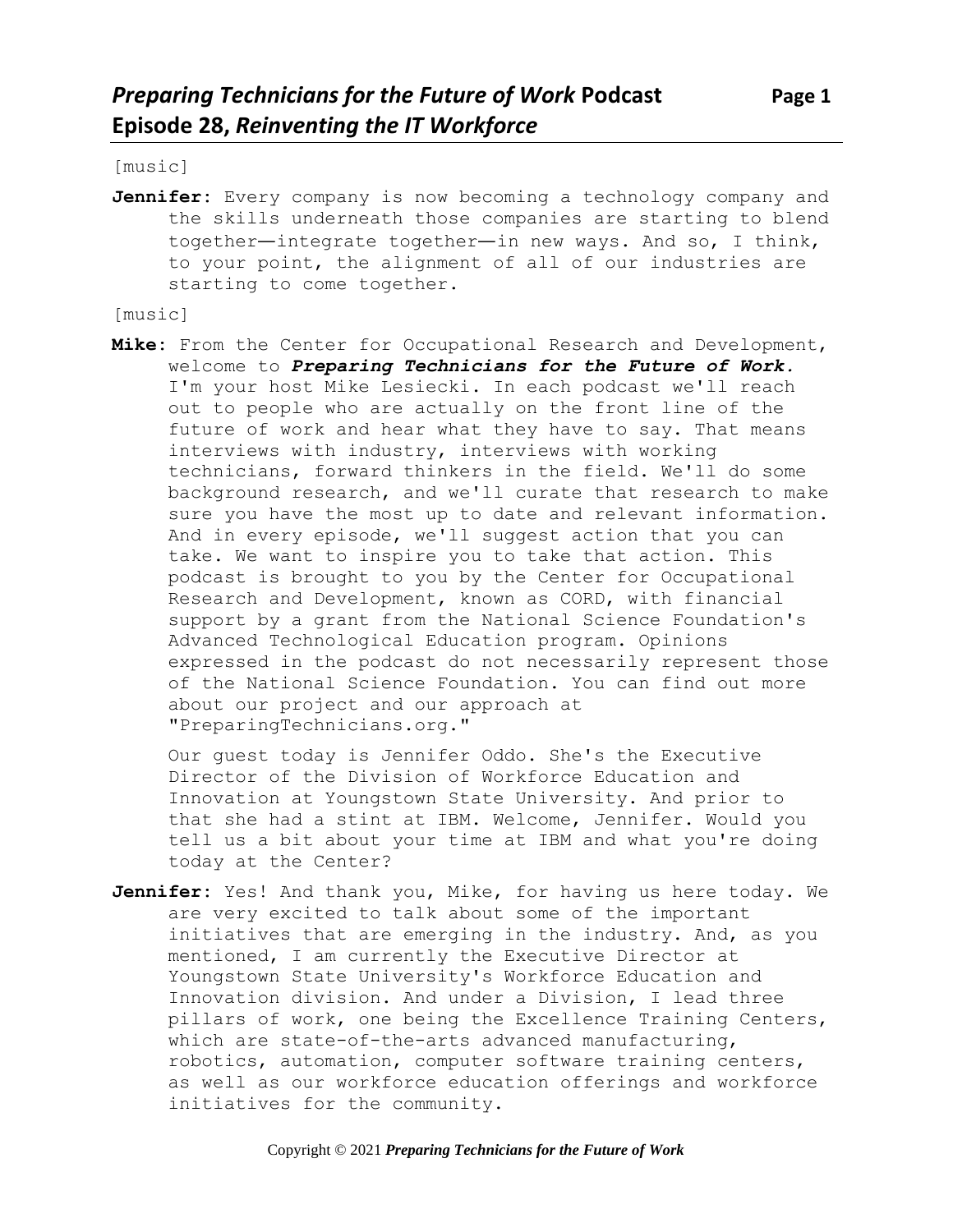# *Preparing Technicians for the Future of Work* **Podcast Page 2 Episode 28,** *Reinventing the IT Workforce*

And, as you had mentioned, I had spent a significant amount of time at IBM prior to coming to Youngstown State University. And really proud of the work that we did at IBM to really reinvent how we hire into these organizations.

So, back in 2016, IBM CEO Ginni Rometty had coined a new term called "new collar." New collar is about taking what has historically been a blue collar approach to what have historically been white collar jobs. And we created new collar jobs. And the first pillar of work around new collar was standing up IBM's competency-based IT apprenticeship program.

Many know apprenticeships in the trades and construction industry. And they've had a lot of success in those areas. But what many don't realize is that IBM, along with other companies like Amazon, Microsoft, Bosch, T-Mobile, and other organizations have really dusted off this program to reinvent them in the IT world, and taking that competencybased approach. And the reasons we did this is, number one, we knew that universities were only producing about 10% of the talent that's needed for these jobs. Secondly, we also recognize that many of our academic institutions, frankly, can't keep up with the pace of change and the pace of skill changes that are happening in the industry.

There are some research out there that actually states that the half-life of a new skill earned today is only about three to five years. So, think about that. What colleges are teaching today, those skills are going to diminish in their value in less than three years. So, we really had to come up with different strategies to get more people participating in the future of jobs and industries and in advanced manufacturing, and IT, cybersecurity, and other related industries.

**Mike:** Jennifer, today, you're right on the beam here. As you know, there's such a renewed interest and—let's call them work based learning opportunities, including apprenticeships and internships, and all of that sort of thing. So, it's interesting that your focus is there.

I hadn't thought about that half-life of three to five years. But it really does make sense.

And, Jennifer, as you look at these emerging skills—I'm going to ask you to focus on IT and cybersecurity for a moment if you could—as you look at these emerging technical workforce needs, what sort of gaps do you see? That is,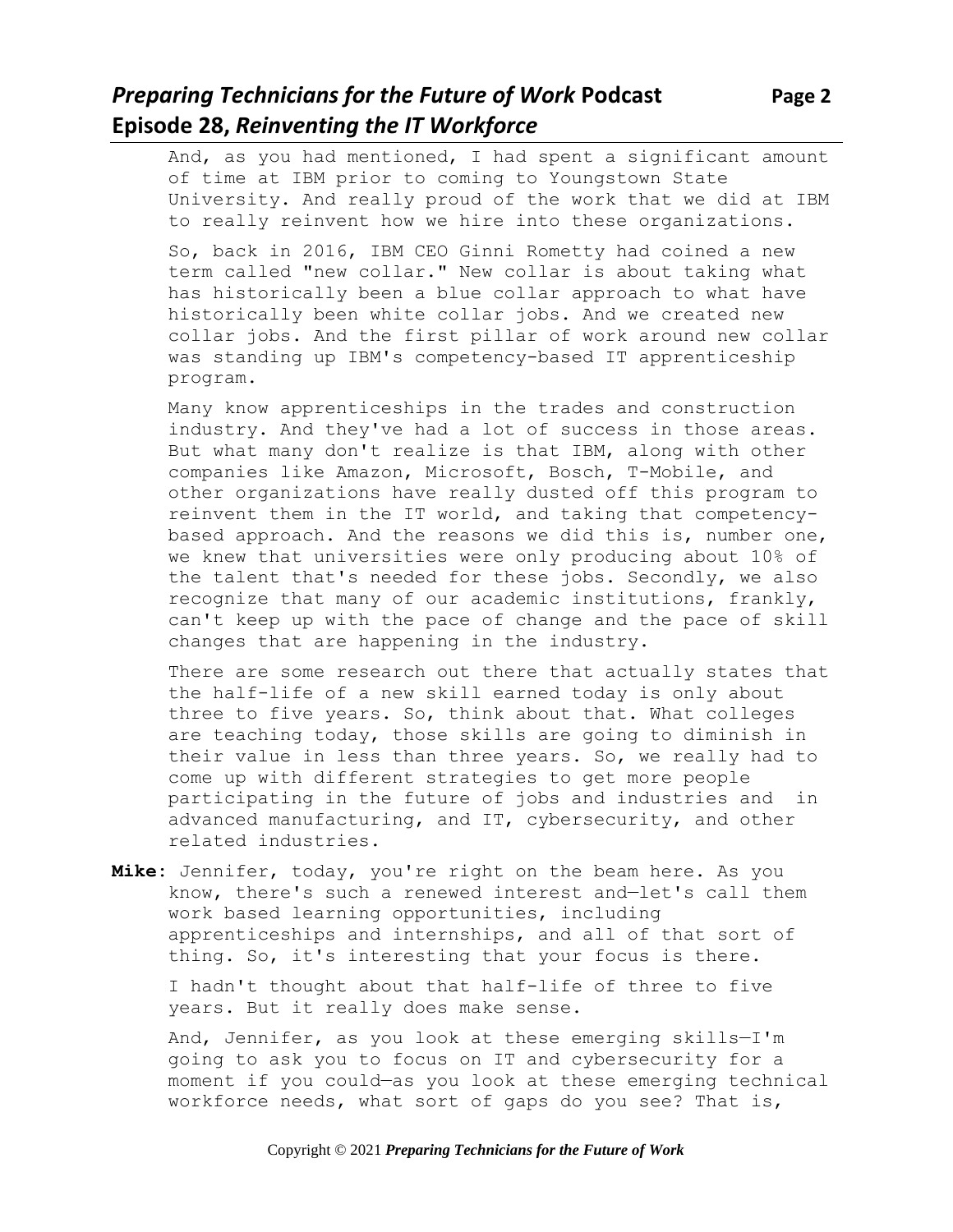people entering the workforce: what are they lacking? What is industry looking for? Particularly the technical skills?

**Jennifer:** Well, I do think, Mike, we have a couple different gaps that I'm going to address. One inverses the opportunity gap. Companies need to think differently on their approach to how they develop talent pipelines and their communities. So, from who we're recruiting, to how we develop them to do the jobs of the future. So, having the employers thinking differently around their hiring requirements is really what we need to do to address that opportunity gap. Because we know many of the technical jobs...right? We have many flavors of technicians, whether you're coming from advanced manufacturing or in the IT world to cyber analysts, IT support, software developers.

Many of these jobs, these new collar jobs, don't necessarily require an advanced degree for entry. But we learned that we can teach these skills through community college programs, career and technical centers, and again, apprenticeships. So, thinking differently about the job requirements is one of the gaps that we have right now.We need to really work on reducing what I like to call "degree inflation."

### **Mike:** Yes.

**Jennifer:** So, the second gap that we need to address is, just to your point, is that skills gap. Many underestimate the importance of what I like to call "power skills." And I know a lot of organizations like to focus: "Do you have the technical capabilities?"

But skills like teamwork, communication, collaboration, to some of the new emerging jobs requiring things like problem solving, critical thinking. I have often seen hiring managers choose people that are stronger in these power skills area—sometimes more so than their technical capabilities.

I think we're learning that a lot of these foundational technical skills can be easily taught through these workbased learning programs like apprenticeship, preapprenticeship, internships, and other sorts of earn-andlearn programs. So, when we think about technical skills, though, I mean, foundational IT skills, understanding how the network components work, to understanding what a command line is, to basic programming.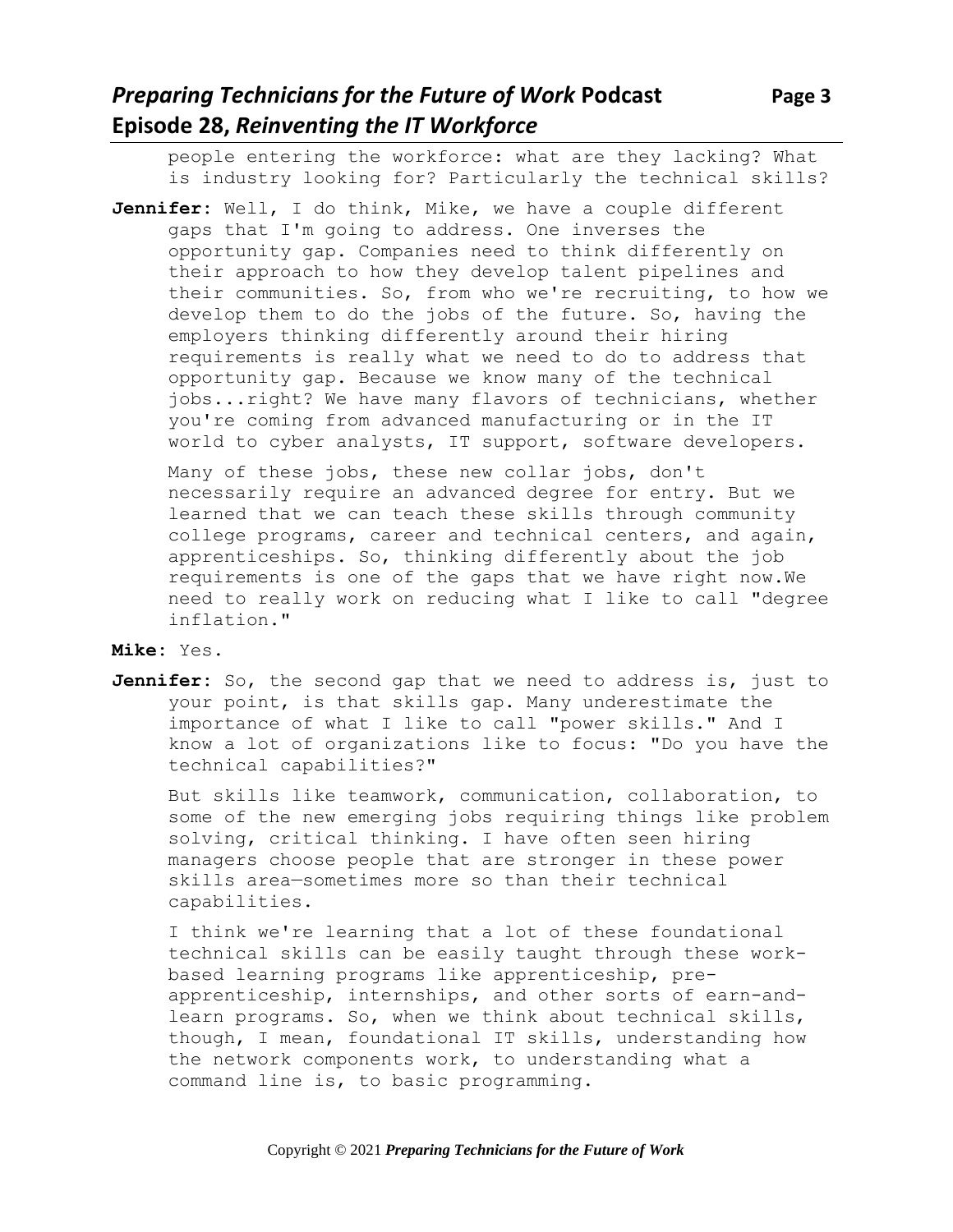# *Preparing Technicians for the Future of Work* **Podcast Page 4 Episode 28,** *Reinventing the IT Workforce*

As my role as an HR leader, as a workforce leader, I've had to learn HTML. So, we sometimes underestimate the value of some of these basic programming skills that are emerging. Skills like troubleshooting, problem solving—you're going to start seeing them emerge as important skills for a lot of the technician roles that we see emerging.

- **Mike:** Jennifer, following up on that, I liked your mention of the "degree inflation." Sometimes there's the impression that in the IT and cybersecurity world, that formal degrees are less important. These technicians tend to learn on their own. Is that true? Are they going towards formal education? Are they learning on their own? What's your sense of that?
- **Jennifer:** We have seen, through the work at IBM, when we started the program back in 2018, we started off with a small cohort of software developers who were coming from different backgrounds. They were coming from maybe a potential boot camp. They could have been self-taught. Believe it or not, we have a lot of career re-inventors out there that are getting access to really great training that's available online, through our community colleges, went through other means.

So, we recognized that there was a really untapped treasure chest of talent sitting there that could come in and do these jobs with the right program. Right? You just can't wake up and be a software developer or a cyber analyst. So, building these programs like apprenticeship, where you have a structured approach to competencies and to skills training was really an essential way of how IBM went about developing this, what we call, this new collar talent.

So, when you look at areas like cybersecurity, we had great success at IBM. I often look back at our first cohort that included a recent veteran, a professional poker player, and other non-traditional backgrounds that we were able to bring in. We found that they had, number one, the learning agility. They had the interest. And they had the aptitude. Those are some of the three essential ingredients to bring on this new collar skills and new collar talent into an organization. And building a structured earn-and-learn program, pairing them with mentorship within the organization really helped these individuals to achieve wild success.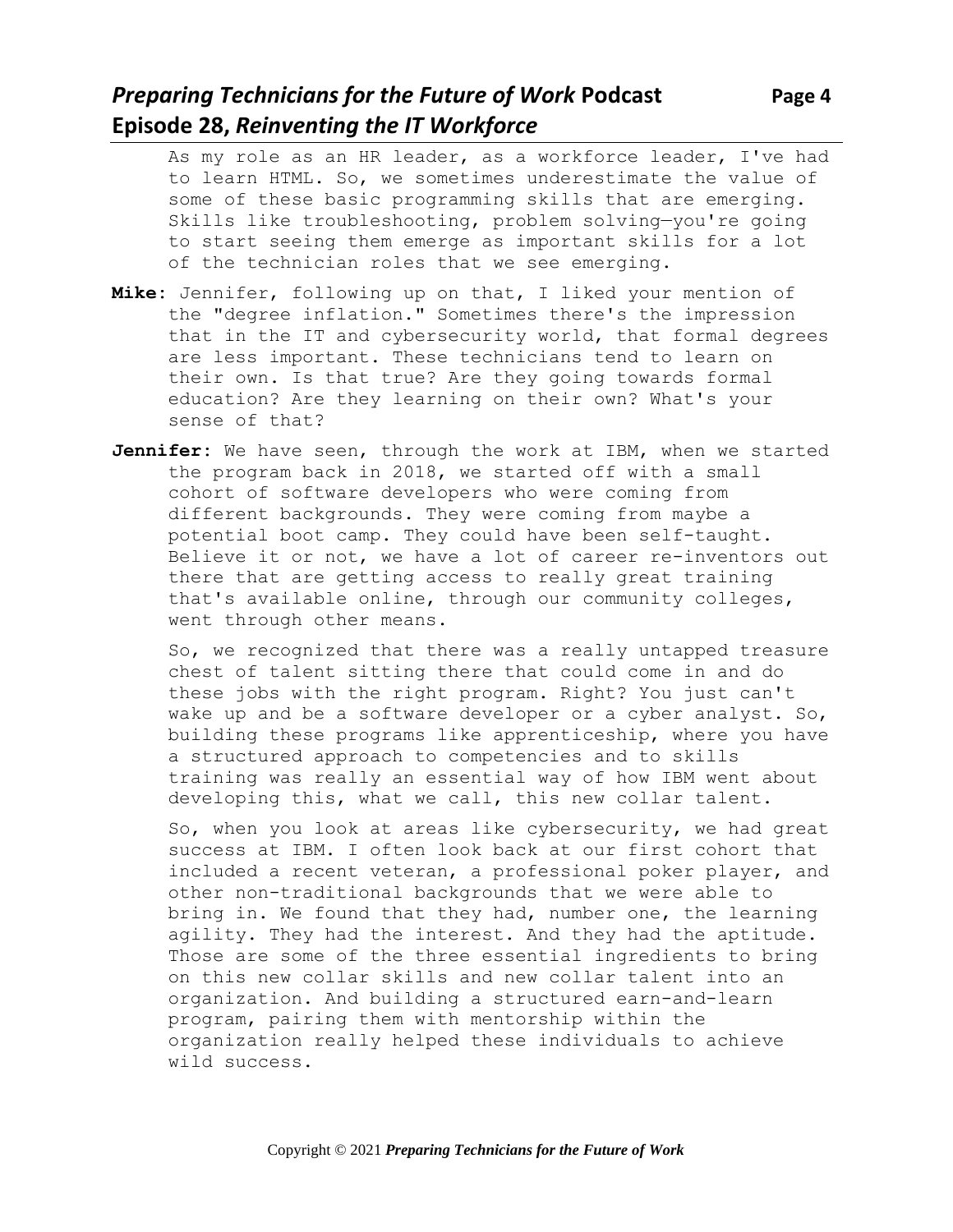# *Preparing Technicians for the Future of Work* **Podcast Page 5 Episode 28,** *Reinventing the IT Workforce*

And I look back at IBM... We had a shoe salesman who's working at a Skecher store. His name was Josh. And he found out about IBM's program, had gone through some community college classes, but hadn't finished. He tested into our program. Got an opportunity to be a software developer. And wouldn't you know, three months later, he had a patent pending at IBM!

### **Mike:** Wow.

**Jennifer:** Think about that! Working in a shoe store. No degree. Had some education. And came in and had a patent pending.

I also love to talk about the story of the Starbucks barista who came into a software developer program at IBM. Another great story. He was always wanting to be a software developer, but just didn't have a pathway. And we brought him into the apprenticeship program. And Tony ended up being one of the most successful individuals into the program.

So, the point is many of these, what we like to call "new collar" jobs, those jobs that maybe don't necessarily require an advanced degree for entry, but they do require some form of alternative education. And so, these individuals coming into these programs: we've seen success whether it's at IBM, whether it's at the Microsofts of the world, the Boschs of the world. Using stackable industry credential programs and apprenticeships are really emerging as this new alternative pathway to building a new talent pipeline for these employers.

**Mike:** And I appreciate your comments on those pathways. Those alternative pathways. That's certainly something that we see emerging across the country, as we look at our own program, *Preparing Technicians for the Future of Work*. Micro-credentials. Alternative pathways. Just an important thing.

Let me ask you this, Jennifer. It's sort of a technical question, in a way, but let me put you on the spot. Does today's IT technician need to be knowledgeable about artificial intelligence? So, do they have to have AI skills? Is that becoming a requirement? What do you think?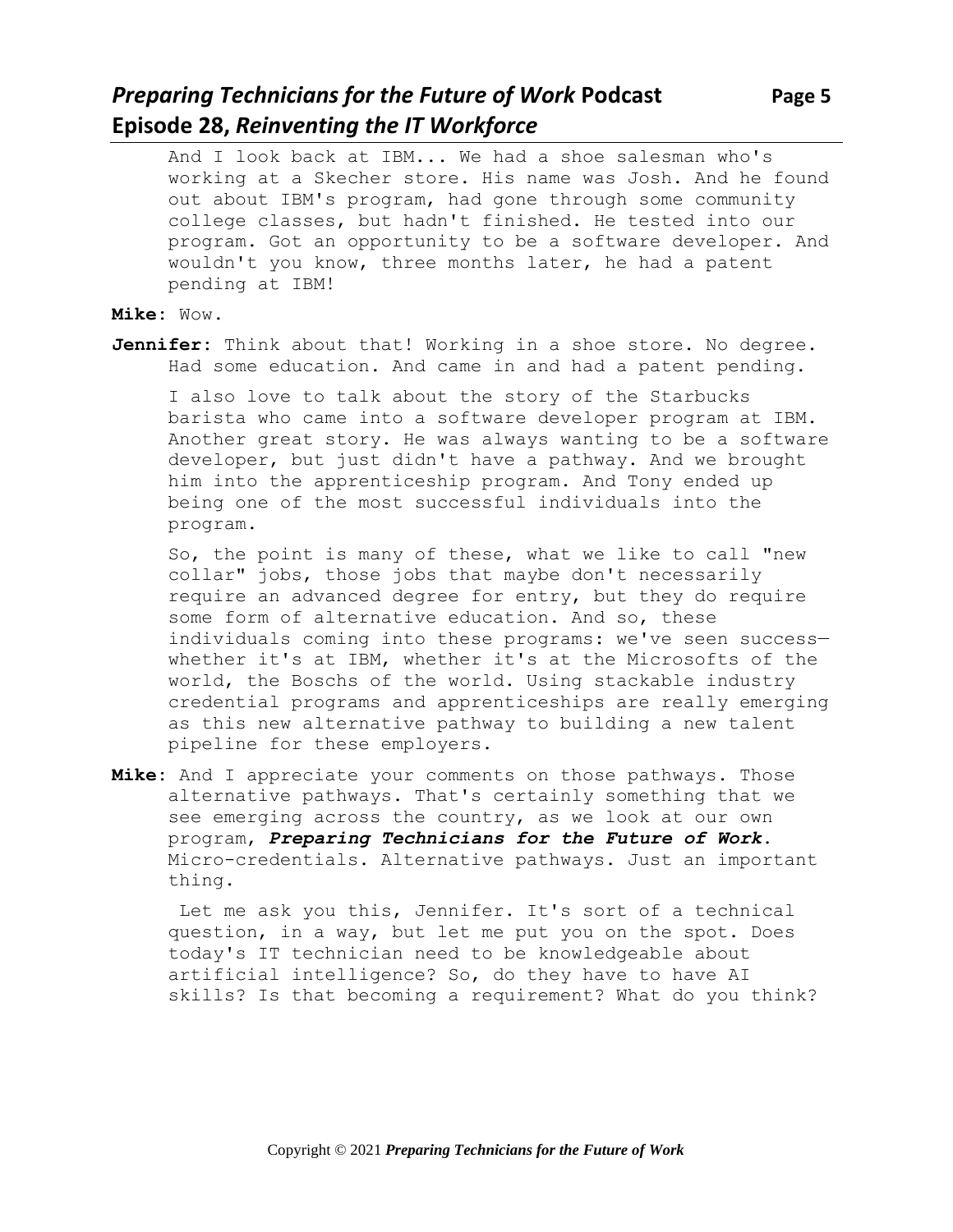# *Preparing Technicians for the Future of Work Podcast* **Page 6 Episode 28,** *Reinventing the IT Workforce*

**Jennifer:** We have gone through this awesome experience, especially during this pandemic, Mike, where we know that the future of work has accelerated overnight: changing the way we work, changing the workplace, and changing our workforce. Right? This is now a time where individuals coming into these fields need to be prepared for the essential skills in this new era of digital and AI.

Many often say that machine learning/AI is going to replace the workforce. But really, we need humans running these machines and humans working side by side these machines. So, having those digital capabilities and knowledge of digital technologies, digital tools, AI, is going to be an essential tool needed for anybody coming into the workforce.

And great example, I'll use myself and some of my graduate assistants here at the university, who, by the way, do not have an advanced degree or any formal education in any of these computer science fields. But I will tell you, I've had the awesome opportunity to learn how to build a chatbot using IBM Watson AI.

So, being comfortable with the tools, understanding the tools, is going to be essential. Being an AI developer, I think understanding the core essentials of what makes AI work is going to be very essential to the technicians coming into these new fields.

**Mike:** Good. Okay! That's the message I'm going to take home: know the core of AI and you should be okay—for now. Heh!

Here's another question. It's related to AI and coding this time. So, you think AI and machine learning techniques—the new approaches that are coming out there—are reducing the need for people to know how to code. That is, more of the coding is being done by the AI and machine learning systems. Am I making sense? Have you found that to be true?

**Jennifer:** I think what we're finding is that this digital era of AI/machine learning is going to change the face of our jobs. It's not going to eliminate the jobs, but we're going to work differently with the technologies that are being created. And so, when we talk about digital literacy, it's one of the emerging trends that we're starting to see. Especially when you see the advanced manufacturing environments, which here in the Youngstown Mahoning Valley region—we like to call it now "Voltage Valley with the emergence of energy storage electrification—we know that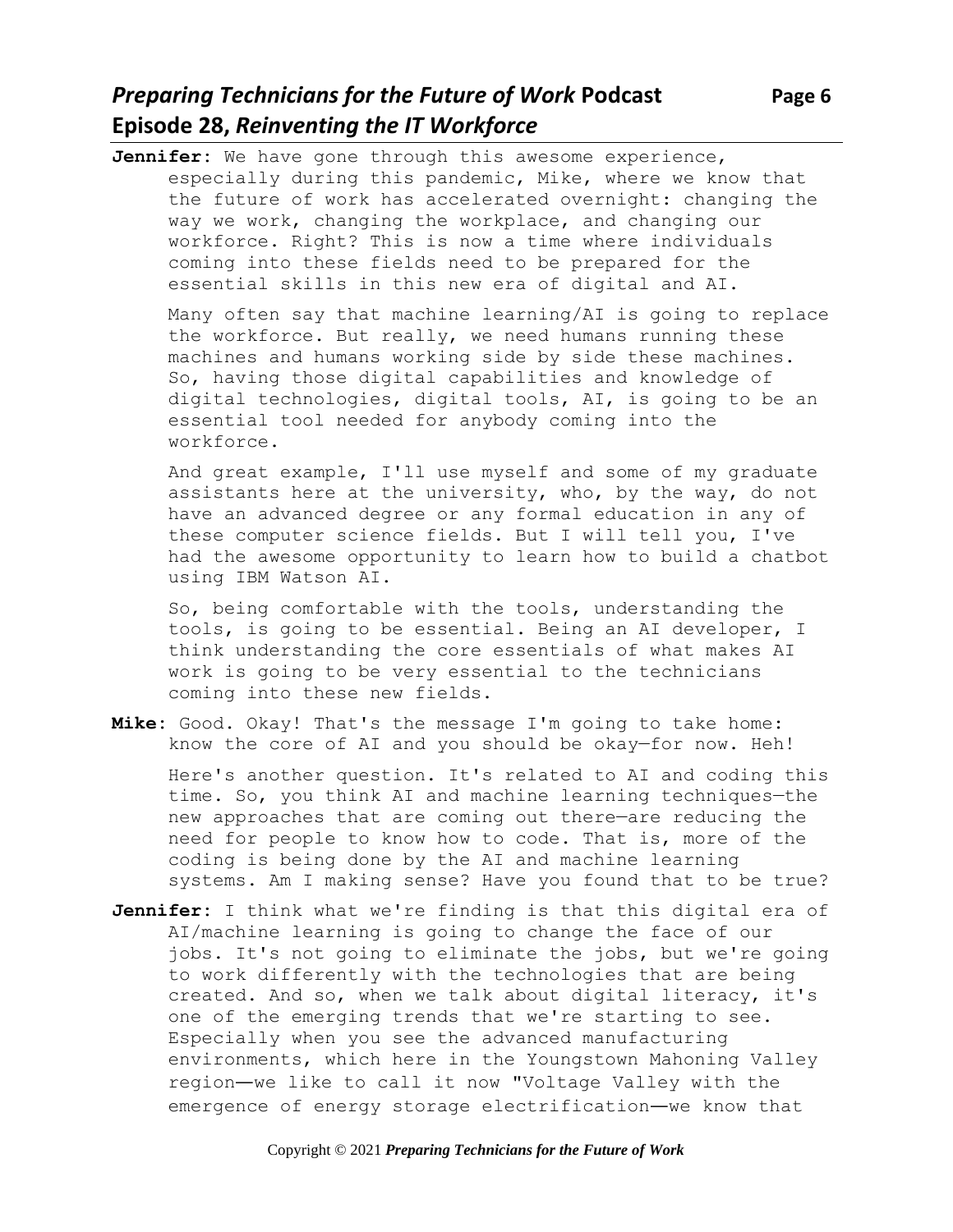# *Preparing Technicians for the Future of Work* **Podcast Page 7 Episode 28,** *Reinventing the IT Workforce*

So, when we think about digital literacy, we think about comfort level with computers, understanding command line, understanding the basic elements of computing are going to be essential as we continue to move forward.

- **Mike:** All right. Cool. You mentioned advanced manufacturing. You've talked about it several times. That's sort of my background. I think about automation as automating a production line, automating a tool, automating materials handling system. But what does that mean to an IT technician? Can you give us an example of what an IT technician would do to automate, let's say, a business process? How does that work? I'm sorry, I'm a little bit out of my comfort zone there.
- **Jennifer:** No, and I think that a great example of advanced manufacturing, and there's Ultium Cells is a joint venture being created here in the Youngstown region in Lordstown. And it's a joint venture between General Motors and LG Chem. And this is where they're going to manufacture battery cells. So, it is an emerging industry. There's lots of growth in the sector. And what we're finding is as we look at our own university students who are going over to that new manufacturing plant, is that the operators who are coming in, doing the new collar work, they're not your traditional manufacturing, where they're conducting a task every 50 seconds on the production line.
- **Mike:** Right.
- **Jennifer:** These are complex systems that are being run by the operators. And if there is a shutdown, or something happens, they need to have the engineers on site, being able to troubleshoot, to problem solve, and work with the operators to understand how do we get it back up to production. So, these systems are getting more complex. And so, the need for engineers and software developers are going to be essential to making sure that our production lines stay operating.
- **Mike:** Okay, excellent. Suppose I am an IT technician. I'm working in the banking industry, let's say. When I try to automate a process there, what does that mean? What sort of skills does that technician need—away from the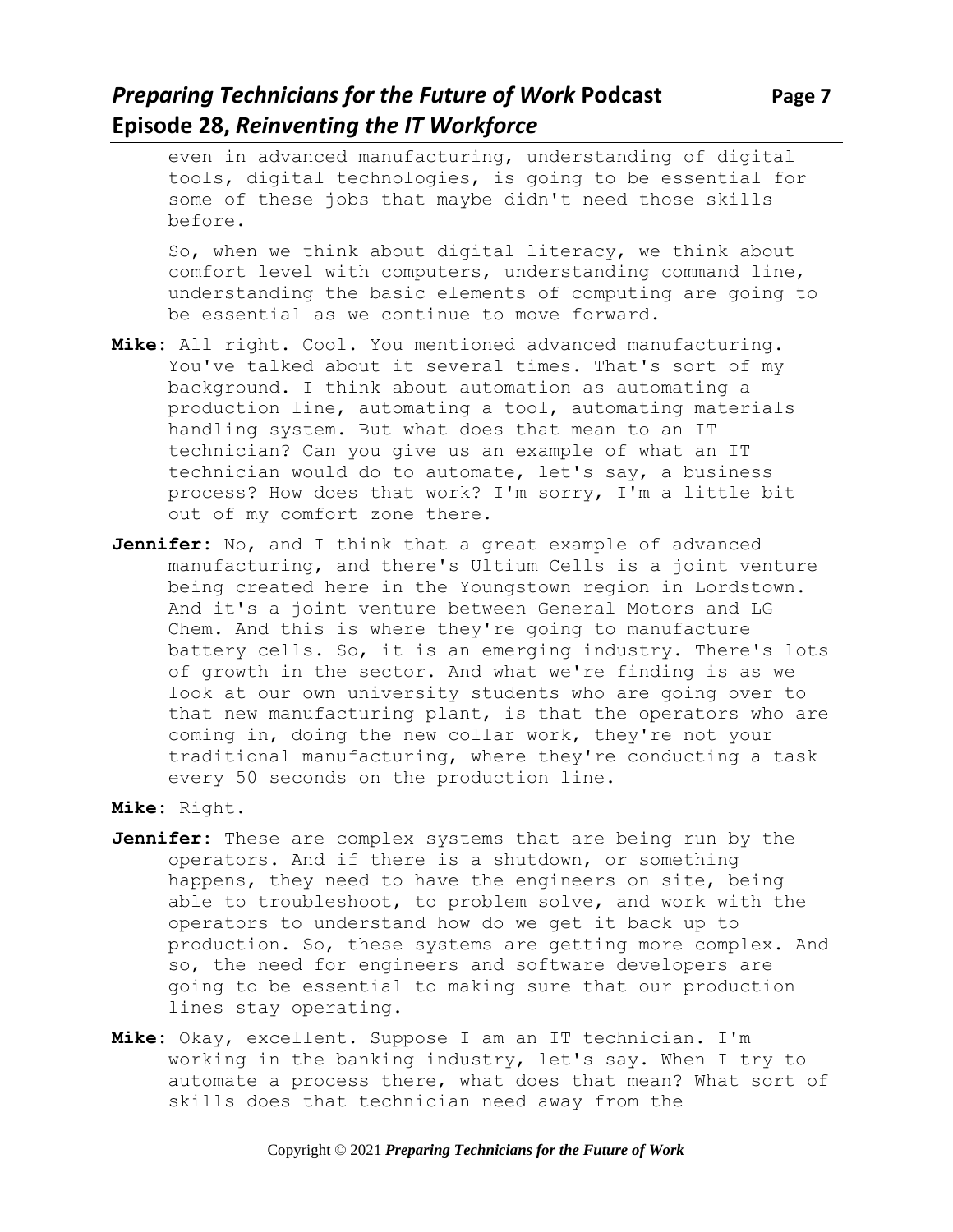manufacturing area—more towards "Let's talk about finance for a minute." Is there a role for IT technicians in that area? What do they do?

Jennifer: Well, I think as we emerge into business processes, the most successful way we're going to automate and create great experiences for customers in any sector—whether it's banking, whether it's insurance, or any other industry having the technicians as part of the design of these business processes is critical, right?

Now think about "design thinking" and the emergence of that as a new skill in the industry. IBM has really led the way with their IBM design thinking. It's really about bringing co-creation to the forefront, where you're not just creating a business process with the business leaders in the room. You're bringing everybody into that process who's going to touch the process. From the initial support, the technicians, to the developers, to the business users, to the business analysts, and even the customers. Bringing everybody together to develop these automated tools is going to be a new critical strategy that's going to help companies really compete and get their product to market sooner.

- **Mike:** Okay, good. Now, as a wrap up today, Jennifer, let me ask you to get out your crystal ball. Look out there a few years. What do you see evolving? Emerging? Especially in the technology area? And, you know, of course, what I'm thinking about is, how do we help our educators, in turn, prepare their students for that? So, what do you see coming? And how can educators best help?
- **Jennifer:** I have grown up in the information technology world most of my career. And coming over to higher ed was a very strategic move for me. Because I saw that industry can't wait. The skills of the future are changing. This pandemic has only accelerated the way we work. It's accelerated how we work and accelerated who's doing the work. Okay? So, I think it's really important for any institute of higher education to really understand that. Understand that industry cannot wait.

So, me coming over here to Youngstown State University was really very strategic because I knew that higher education and industry had the same goals in mind. And they want to get there. And they want to be on the same trajectory. But they're not quite there yet. So, what we're starting to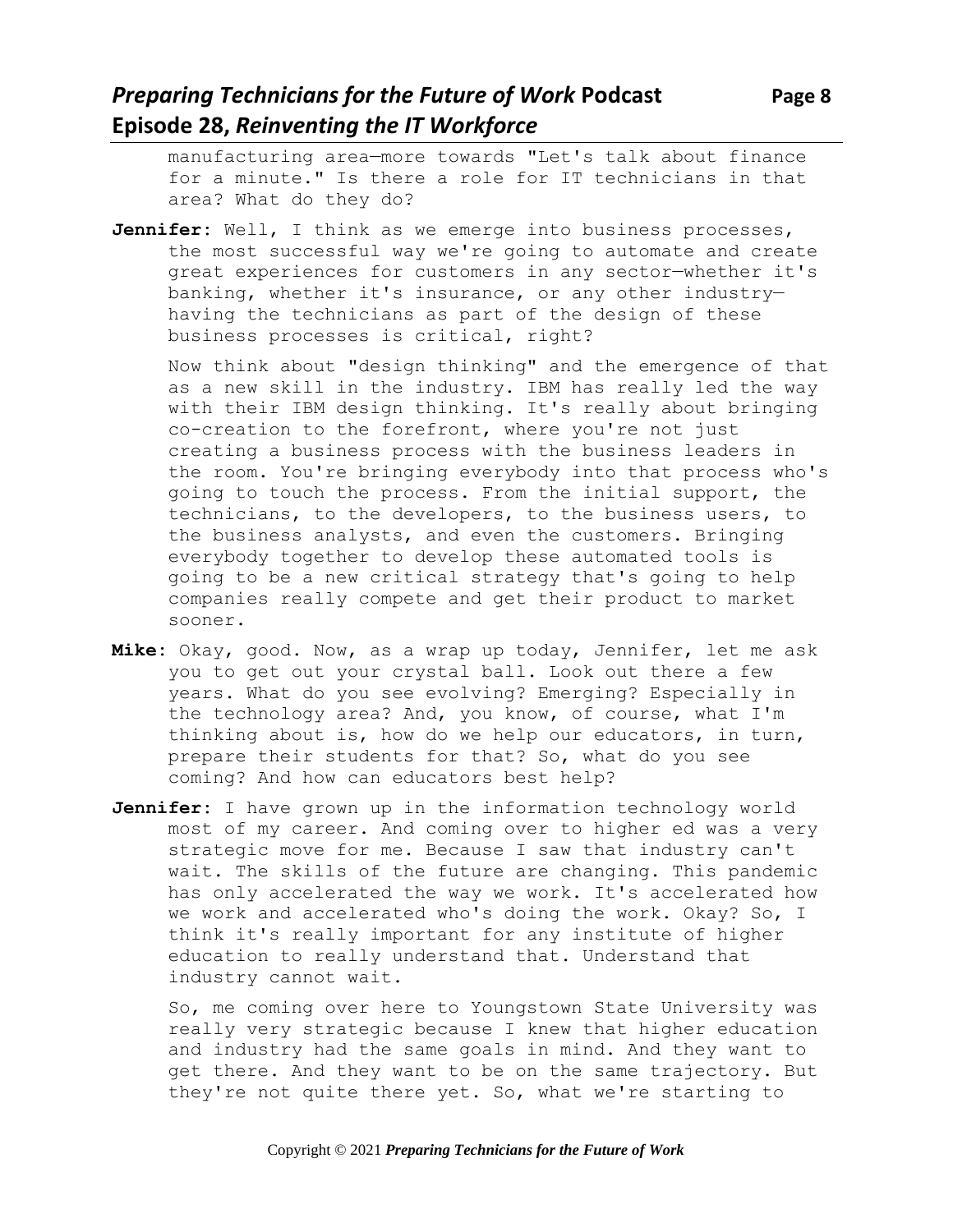# *Preparing Technicians for the Future of Work Podcast* **Page 9 Episode 28,** *Reinventing the IT Workforce*

find—and here at Youngstown State University is a great example—is we have just launched the YSU Skills Accelerator. And the Skills Accelerator is an online community of learning where we are working to help our students here at the university. We are bringing stackable industry credentials so that our students at the university could stack those onto their degree. Because we know that, if they can get more access to industry needs and industry skills, that they're going to achieve greater employability in the marketplace. OK?

So, micro-credentials, stackable industry credentials, and really, this next-gen education, is really emerging, where we're going to start seeing more hybrid approaches to how students at the universities, at the community colleges, are getting the skills that they need. And also, how those lifelong learners—so, think about those career reinventors, the veterans, those who are professionals who are currently in the workplace—Coming back to a two- or four-year program is not a solution. But higher education needs to be at the helm of serving the other needs of the workforce.

And so, again, I go back to we're going to see a lot of these stackable industry credentials really start to merge. And we're starting to see it in legislation within higher education. Within workforce legislation. This is going to be the key to developing an inclusive and equitable recovery strategy for our communities.

**Mike:** Great points, Jennifer. Today, as I was reflecting on our conversation, you talked about—right at the beginning—the half-life of a new technology skill in the three- to fiveyear range. That's pretty sobering, isn't it, to think about that?

And then you mentioned everything from what you referred to as "power skills;" digital literacy, of course, is a critical thing.

And then, as we wrapped up this focus on—as we move forward in the future—these micro-credentials, hybrid learning, new ways of obtaining skills and competencies. So, I appreciate that, Jennifer.

It turns out the commonality between the IT and cyber world and automated manufacturing world...that wouldn't surprise us, would it? To think about the commonalities there?